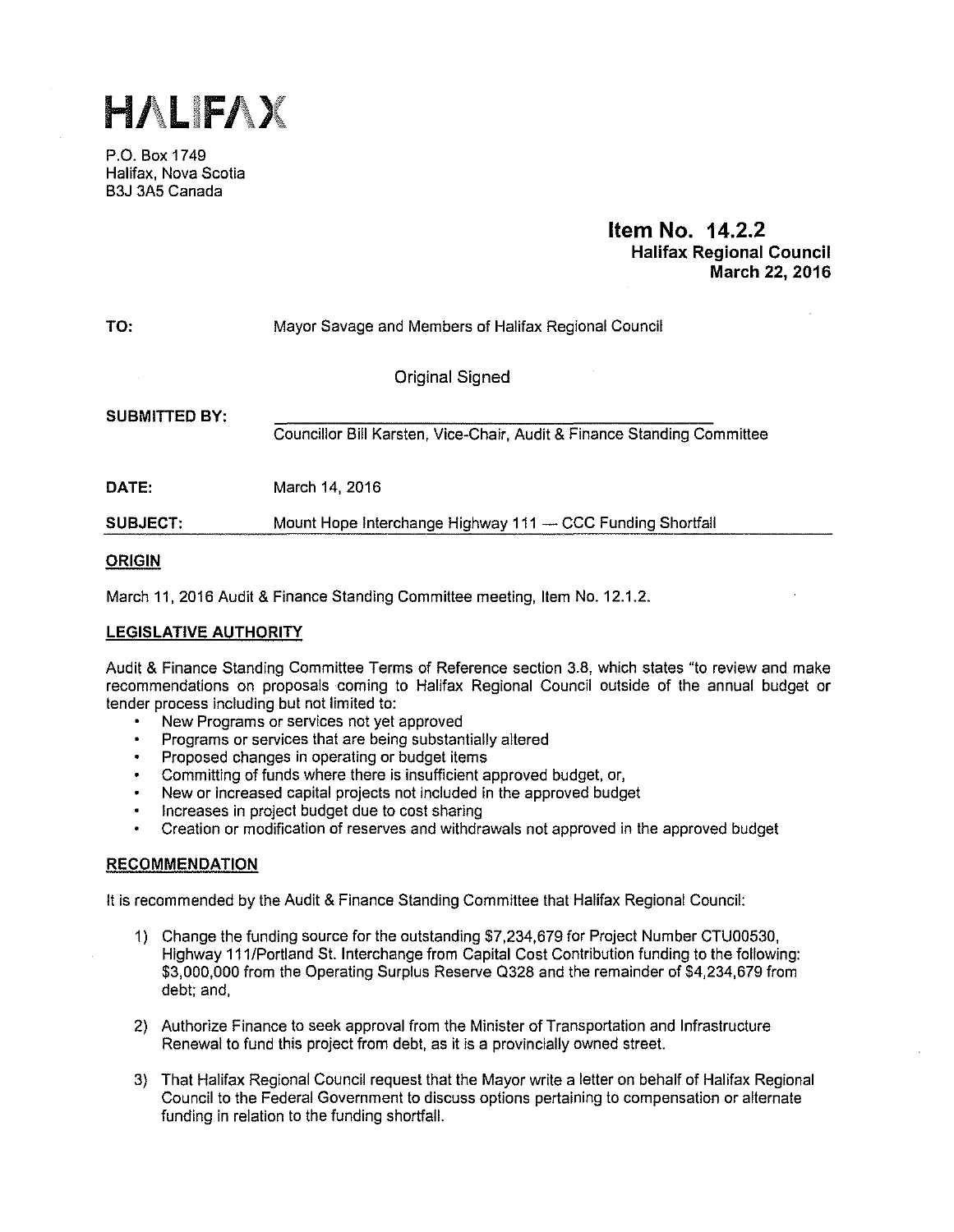## **BACKGROUND**

A staff report dated March 1, 2016 pertaining to a Funding Shortfall in relation to Capital Cost Contributions (CCC) for the Mount Hope Interchange Highway **111** was before the Audit & Finance Standing Committee at its meeting held on March 11, 2016.

For further information, please refer to the attached staff report dated March 1, 2016.

## **DISCUSSION**

Staff responded to questions from the committee in relation to the origin of the funding shortfall, the involvement of other levels of government in the Mount Hope Interchange project, and potential options to recoup some of the funding through future Capital Cost Contributions. After reviewing the matter, the Audit & Finance Standing Committee opted to amend the staff recommendation. The amendment recommends that **HRM** consult with the Federal Government regarding potential compensation or alternate funding options to address the funding shortfall and citing that the 2009 decision by the Federal Government to re-purchase the developable land within 12 Wing Shearwater impacted the level of Capital Cost Contributions forthcoming. As such, the Audit & Finance Standing Committee forwarded the amended motion to Halifax Regional Council for consideration as outlined in this report.

## **FINANCIAL IMPLICATIONS**

As outlined in the attached staff report dated March 1, 2016.

## **COMMUNITY ENGAGEMENT**

All meetings of the Audit & Finance Standing Committee are open to the public. The agenda and reports are provided online in the advance of the meeting.

## **ENVIRONMENTAL IMPLICATIONS**

Not applicable.

## **ALTERNATIVES**

The Audit & Finance Standing Committee did not discuss alternative recommendations.

## **ATTACHMENTS**

**1.** Staff report dated March 1, 2016.

A copy of this report can be obtained online at http://www.halifax.ca/council/agendasclcagenda.php then choose the appropriate meeting date, or by contacting the Office of the Municipal Clerk at 902.490.4210, or Fax 902.490.4208.

Report Prepared by: Liam MacSween, Legislative Assistant, 902.490.6521.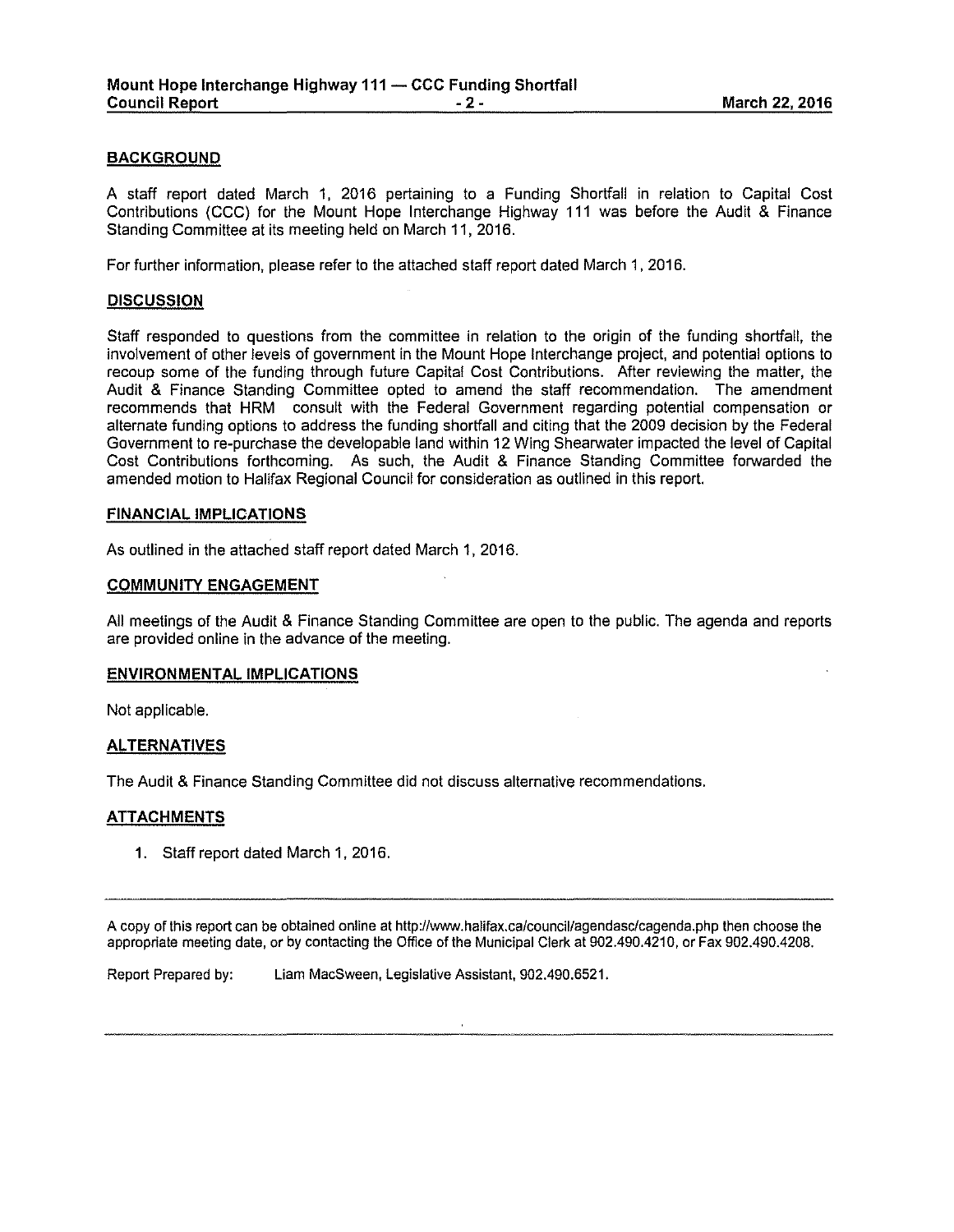

P.O. Box 1749 Halifax, Nova Scotia B3J 3A5 Canada

# Attachment I

## Item No. 12.1.2 Audit & Finance Standing Committee March 11, 2016

Chair and Members of Audit & Finance Standing Committee

TO:

Original Signed

SUBMITTED BY:

John Traves, Q.C. Acting Chief Administrative Officer

Original Signed

Amanda Whitewood, Director of Finance and Information Technology/CFO

DATE: March 1, 2016

SUBJECT: Mount Hope Interchange Highway 111 - CCC Funding Shortfall

## **ORIGIN**

At the Audit and Finance meeting November 18, 2015, Councillor McCluskey asked for further information with respect to the Capital Cost Contributions ("CCC") collected for the Mount Hope Interchange.

## LEGISLATIVE AUTHORITY

Halifax Charter, section 93(1) - The Council shall make estimates of the sums that are required by the Municipality for the fiscal year;

Halifax Charter, section 7g(1) - Specifies areas that the Council may expend money required by the Municipality;

Halifax Charter, section 35(2)(d)(i) - The CAO can only authorize budgeted expenditures or within the amount determined by Council by policy;

Halifax Charter, section 83(4)(a) The Municipality may borrow money with the approval of the Minister of Transportation and Infrastructure Renewal, to improve a street that is the property of Her Majesty in right of the Province;

Halifax Charter, section 93(1) - The Council shall make estimates of the sums that are required by the Municipality for the fiscal year;

Halifax Charter, section 120(6) - The Municipality may maintain other reserve funds for such purposes as the Council may determine;

Halifax Regional Municipality policy on Changes to Cost Sharing for Capital Projects - Changes requiring Council approval; and,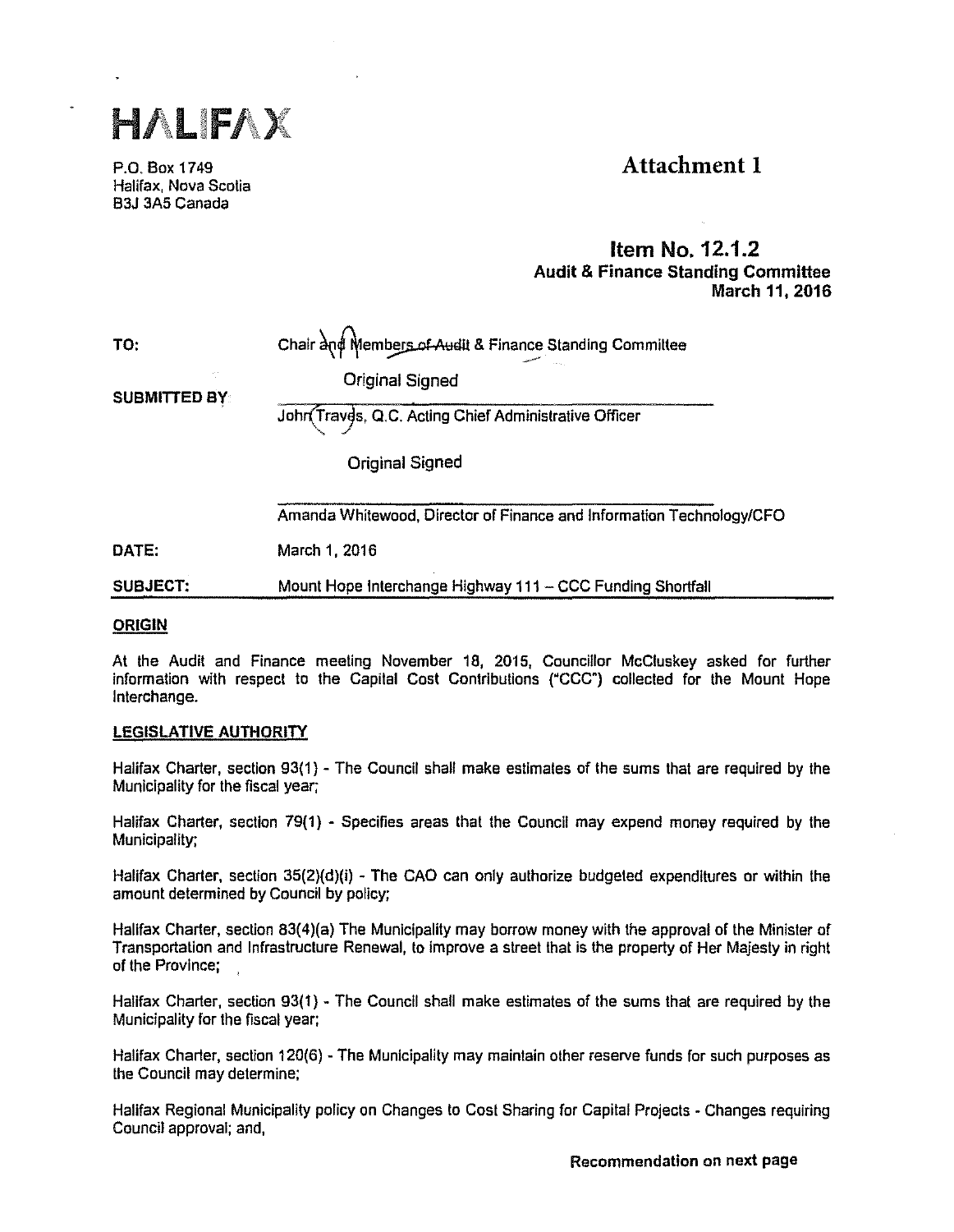The Halifax Regional Municipallly Administrative Order 2014-015 respecting reserve funding - No reserve funds will be expended without the CAO's recommendation and Council approval.

## RECOMMENDATION

It is recommended that the Audit and Finance Standing Committee recommend to Regional Council to:

- 1) Change the funding source for the outstanding \$7,234,67g for Project Number CTU00530, Highway 111 /Portland St. Interchange from Capital Cost Contribution funding to the following: \$3,000,000 from the Operating Surplus Reserve 0328 and the remainder of \$4,234,67g from debt; and,
- 2) Authorize Finance to seek approval from the Minister of Transportation and Infrastructure Renewal to fund this project from debt, as it is a provincially owned street.

## **BACKGROUND**

In 2002, a portion of 12 Wing Shearwater was declared surplus and Included in the Morris-Russell Lake detailed plan area. In 2005, the land was formally conveyed to Canada Lands Corporation with a mandate to develop the land.

In the 2005/06 Capital Budget, Council approved a budget of \$6,790,000 for the Highway 111 -Shearwater Interchange/Connector Project. The project objective is described as a project to build •a new interchange on Highway 111 south of Portland Street and an arterial roadway connection to Baker Drive' and in future phases, "the arterial roadway will be extended eastward to Caldwell Road'. The Capital Project Supplementary Report also states, 'the value of this project, as Identified in the Morris/Russell Lake Master Plan, Is servicing newly developing lands along Morris and Russell Lakes, as well as, attracting some existing traffic from Portland Street'.

The funding sources identified at the time were \$2,850,000 from Capital Cost Contributions and a further \$2,500,000 to be funded from the Canada Nova Scotia Infrastructure Program ("CNSIP"). The remainder of the funding came from Capital from Operating.

At the August 2, 2005 Council meeting, Council approved an increase to the project budget by \$5,285,000 to be funded by "Capital Cost Contribution from adjacent land developments'. There was to be no Increase in the net budget.

The July 19, 2005 report states that, "there is some uncertainty as to the total amount that may be collected as it depends on future development activity and liming' but that "Planning and Development are confident' that at least 60% to 65% of the project costs would be recovered from CCC's.

The CCC's were expected from future development in the area, including approximately 600 acres that had been conveyed to Canada Lands Corporation ("CLC') from the Department of National Defense ("ONO").

The interchange was completed in 2006 at a cost of \$11,511,000 approximately \$564,000 less than originally budgeted. However, subsequently, the ONO re-acquired the 600 acres from Canada Lands Corporation. Staff continue to pursue options to develop a connector road across these ONO lands but recognize that the feasibility of the connection is questionable.

In March, 2009 the Halifax Herald reported that Minister MacKay announced that he would be repurchasing the land, which prompted a letter dated May 20, 2oog from Mayor Kelly to Marc Rochon, Chairman of CLC requesting clarification on status of the land. ·

On June 22, 2oog a formal reply was received from Marc Rochon to Mayor Kelly confirming that the lands had been re-acquired by DND, and stated that only ONO could clarify their status for development.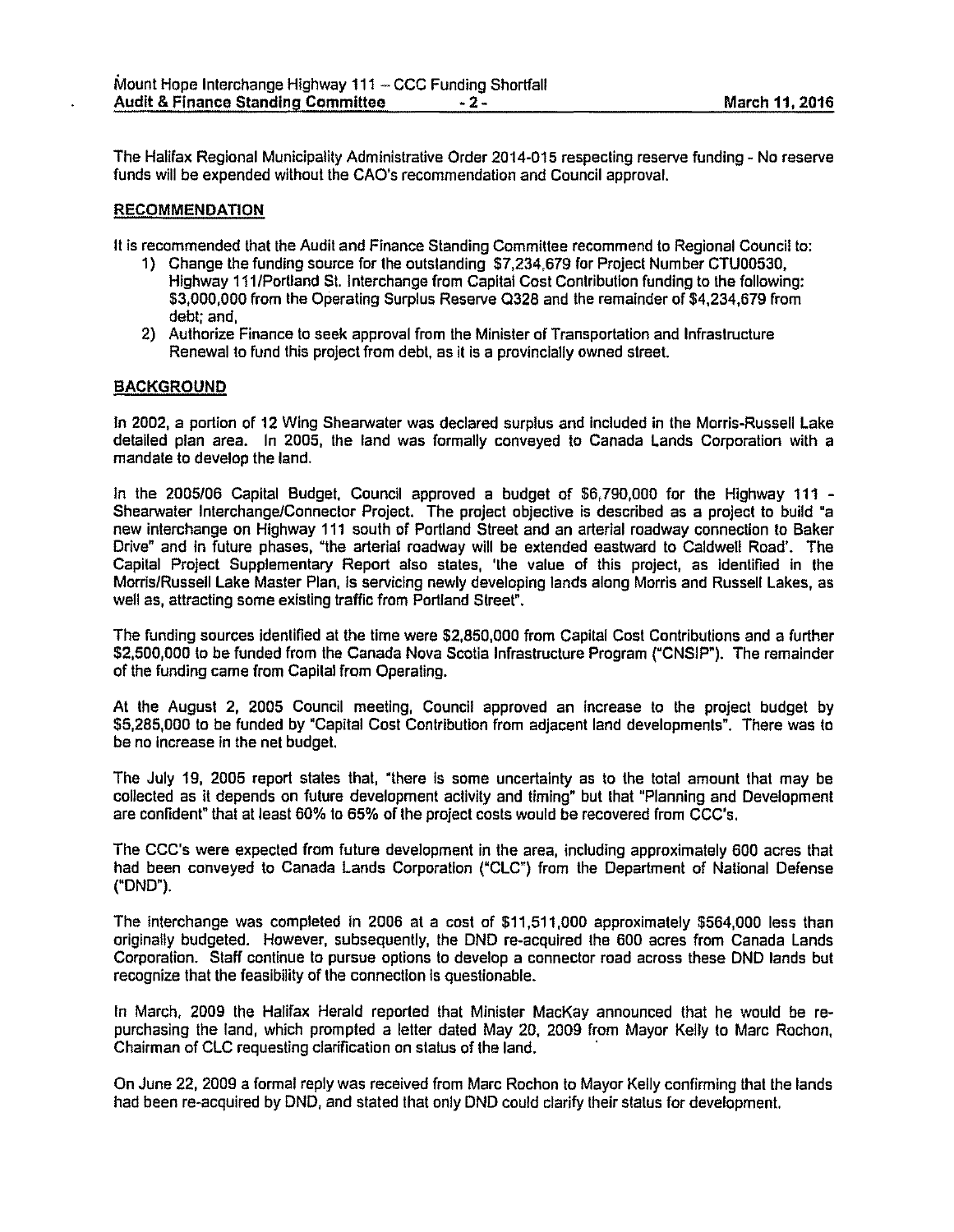The 2014 update to the Regional Plan acknowledges that the 600 acres of land within 12 Wing Shearwater will not be developed, and contemplates that other lands will be investigated for their development potential and for their ability to CCC's that could fund this project.

In 2016, ii was confirmed that the likelihood of receiving CCC's to fund this project in the near term were low and a decision was made to seek an alternative form of funding for the interchange.

#### **DISCUSSION**

Without the connector road, the development in the area that was expected to generate the CCC's will not take place and the originally expected \$8, 135,000 from CCC's will not be realized.

#### FINANCIAL IMPLICATIONS

In addition to the final project costs being less lhan the original budget, the amount received from the CNSIP was more than originally budgeted. The nel impact is the final CCC's required to fund the project was \$7,234,679. As stated above, these funds will not be received.

We are now required to identify an alternative funding source in Fiscal 2015/16.

We have three funding options:

- 1. Debt Financing
- 2. Transfers from Reserves
- 3. Fund from Operating budget

Option 1 - Debt Financing: The interchange is a provincial asset and normally we can only debt finance assets that are owned by the Municipality. However, Section 83(4) of the Halifax Charter provides us with some additional powers. It specifically states:

"The Municipality may borrow money

(a) with the approval of the Minister of Transportation and Infrastructure Renewal, to improve a street that is the property of Her Majesty in the right of the Province.

If the full amount is debt financed, this will increase our general rate funded debl by \$7,234,679. The principal and interest payment would be funded by the general tax rate over a period of 10 years at a principal and interest cost of \$940,000 in year one at an interest rate of 3%. (See Attachment 1).

Option 2 - Transfers from Reserves: The Operating Surplus Reserve would be the most likely reserves to be used to fund this shortfall. This Reserve is available as a result of prior years' surpluses and was not created for a specific purpose. As such, using the available balance to fund unanticipated one time issues, such as this, is appropriate.

Option 3 - Fund from Operating Budget: If another funding source is not identified, the funding shortfall would need to be funded by the Operating budget in 2015/16 and could push HRM Into a deficit position.

It Is possible to use these funding options in combination; i.e. fund some of the shortfall from debt, some from reserves and some from the Operating budget. The primary option would be to first use any operating surplus from the current year to cover as much of the shortfall as possible.

In December, we projected ending the year with a small surplus. If, as we finalize our year end position, the surplus increases, the surplus would be available to reduce this funding shortfall. Secondly, a portion of the shortfall would be covered by the Operating Surplus Reserve Identified above. Thirdly, the remainder would be debt funded.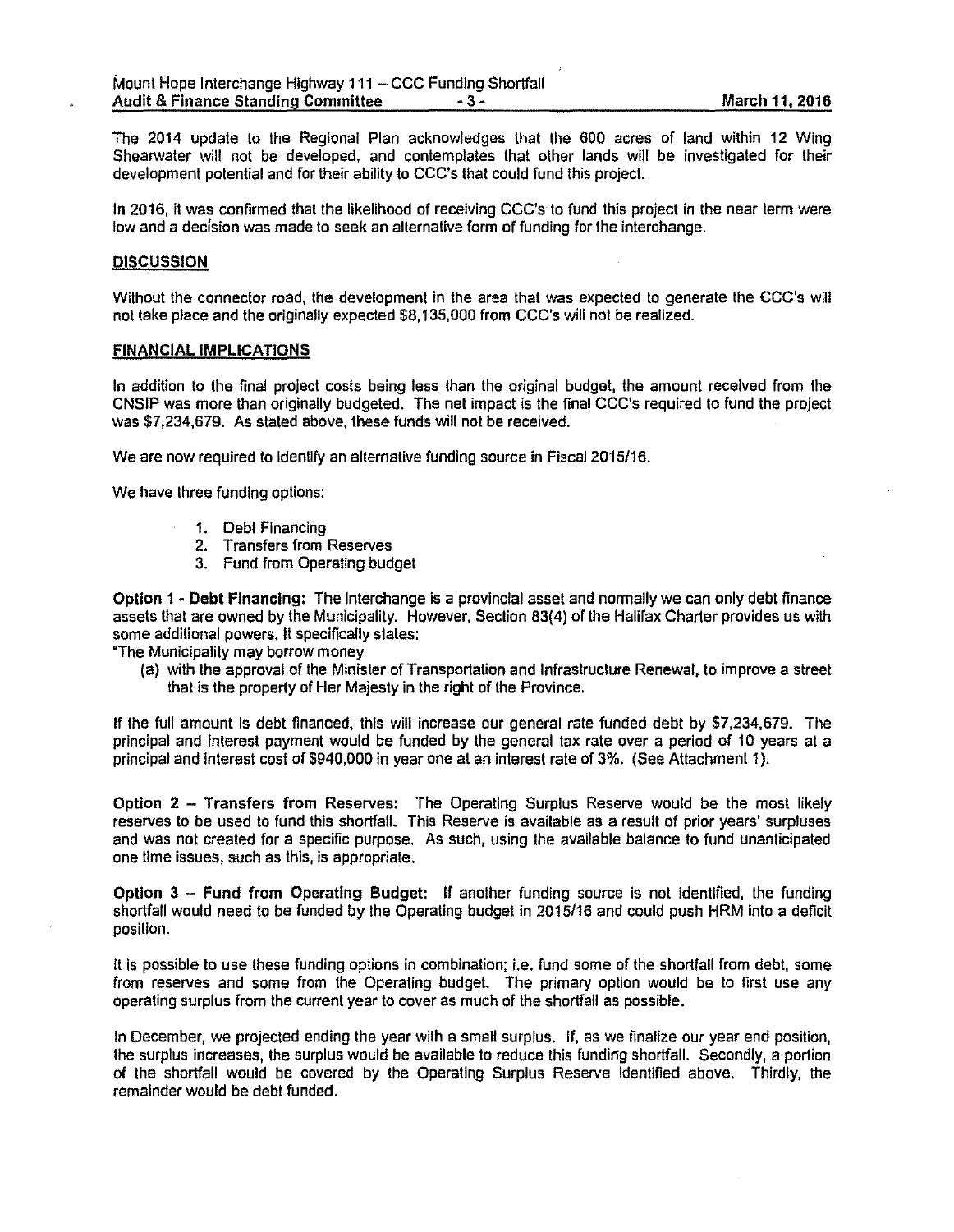If the situation changes from December's projection and we incur a deficit, a recommendation will be prepared for Audit and Finance on how we propose to fund the deficit and a revised recommendation on how we will fund this funding shortfall. Under a worse case scenario, the entire shortfall of \$7,234,679 would be financed from debt

If there is no operating surplus or deficit, we recommend using \$3,000,000 from the Operating Surplus Reserve and lhe remainder of \$4,234,679 from debt financing.

Our approach will be to use debt to fund this project as a last resort.

## Budget Summary, Operating Surplus Reserve, 0328

| Projected net available balance, March 31, 2016 as at Jan 31/16 | \$4.593.487   |
|-----------------------------------------------------------------|---------------|
| Less recommendation #2                                          | \$(3,000,000) |
| Adjusted net available balance, March 31, 2016                  | \$1.593.487   |
| Proposed withdrawals for 16/17                                  | \$(1,200,000) |
| Projected balance March 31, 2017                                | \$ 393,487    |

Operating Surplus Reserve, Q328 (March 2014) is a reserve created as required by the Provincial Municipal Financial Reporting Accounting Manual. The Financial Reporting Accounting Manual requires the Municipality to transfer its surplus funds at the end of the year to an Operating Reserve. If the Municipality ends the year in a surplus position, any portion of the surplus not allocated to other reserves would be transferred to this Reserve at year end. The business case for this reserve has not been developed and will be completed during the reserve review and brought to Council for their consideration. The approval of the recommendation does not have a negative impact on the anticipated reserve balances' ability to fund the proposed 2016117 withdrawals.

## COMMUNITY ENGAGEMENT

Not required

## ENVIRONMENTAL IMPLICATIONS

None

## **ALTERNATIVES**

Audit and Finance may recommend to Council that a different combination of debt, reserves, and operating surplus, than the one recommended by staff, be used to fund this project.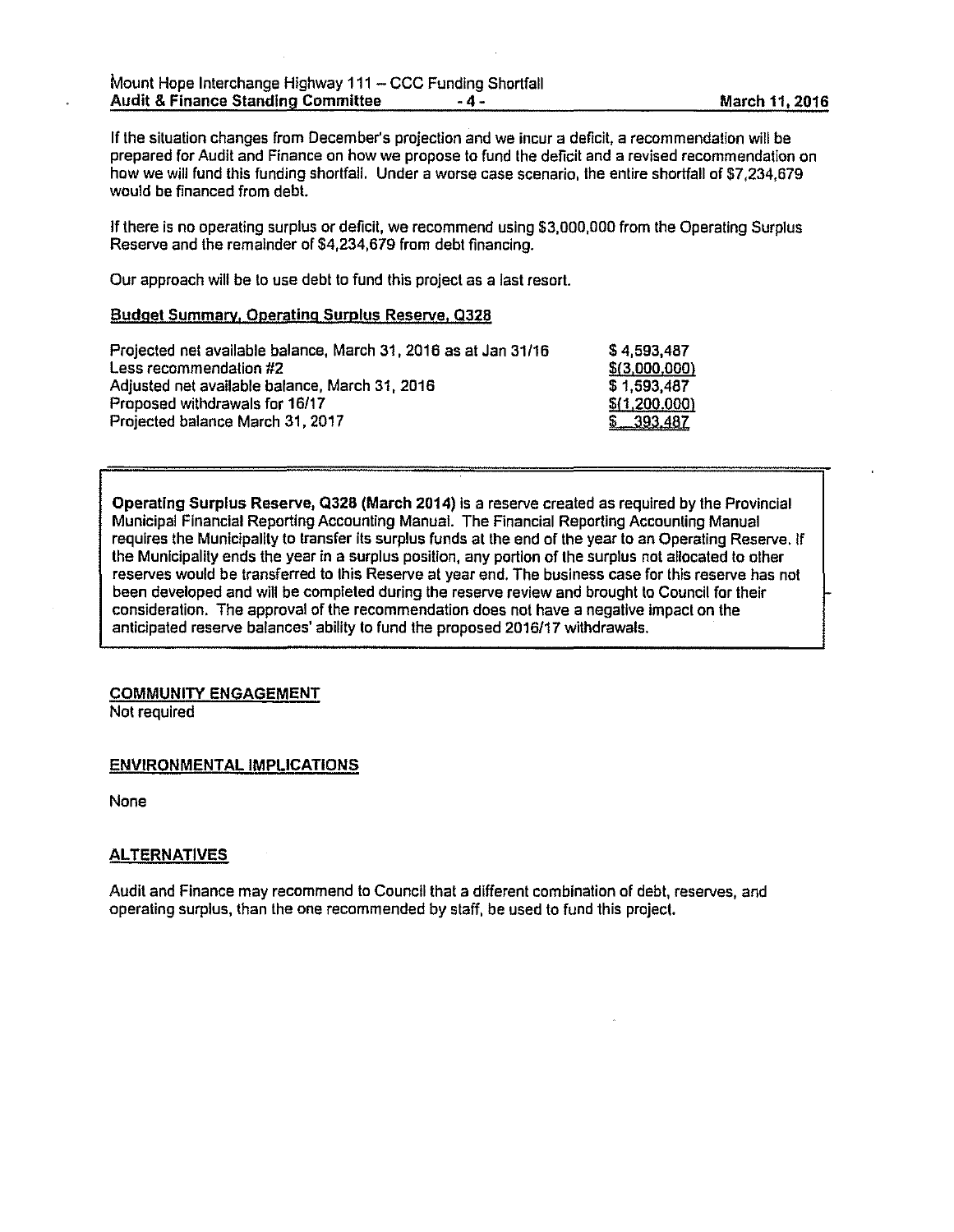## **ATTACHMENTS**

Attachment 1: Amortization schedule of \$7,234,679 over 10 years at 3% interest. Attachment 2: Amortization schedule of \$4,234,679 over 10 years at 3% interest.

A copy of this report can be obtained online at http://www.halifax.ca/boardscom/SCfinance/index.php then choose the appropriate meeting date, or by contacting the Office of the Municipal Clerk at 902.490.4210, or Fax 902.490.4208.

Report Prepared by: Louis de Montbrun, Manager, Financial Reporting, 902.476.0585

 $\bar{a}$ 

Original Signed

Financial/Report Approval by:

Amanda Whitewood, Director of Finance and Information Technology/CFO, 902.490.6308

**Chartras al al manders of the set of the co**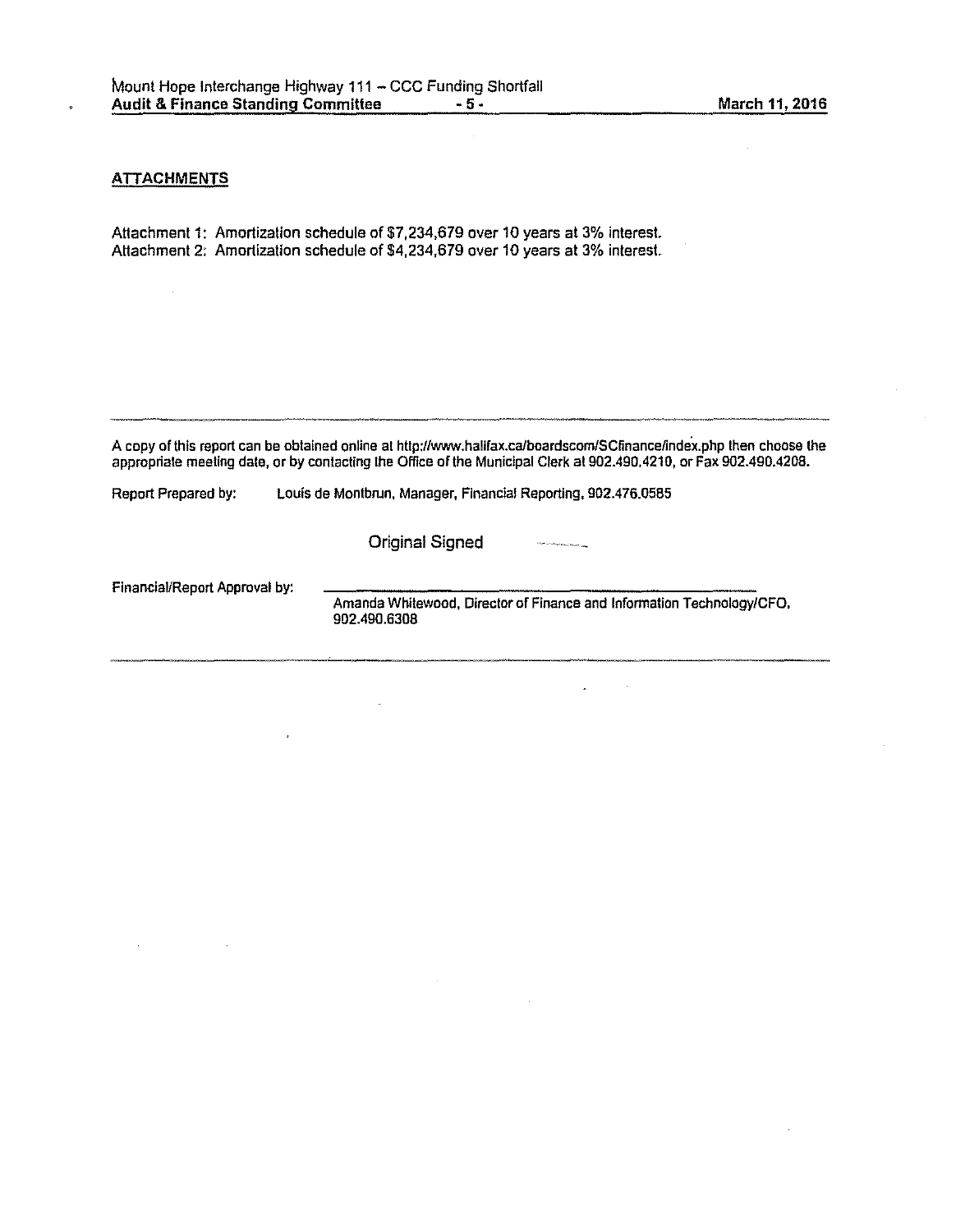$\ddot{\phantom{a}}$ 

 $\alpha$ 

 $\sim$ 

 $\sim 10^{-1}$ 

## Attachment 1: Calculation of Cost to Debt Finance Mount Hope Interchange 10 Yoar Amortization Schedule with estimated 3% interest rate

 $\mathcal{L}^{\mathcal{L}}$ 

 $\hat{\mathbf{a}}$ 

 $\sim 10$ 

 $\label{eq:2.1} \begin{aligned} \mathbf{A}^{(1)} &= \mathbf{A}^{(1)}\mathbf{A}^{(1)}\mathbf{A}^{(1)}\mathbf{A}^{(1)}\mathbf{A}^{(1)}\mathbf{A}^{(1)}\mathbf{A}^{(1)}\mathbf{A}^{(1)}\mathbf{A}^{(1)}\mathbf{A}^{(1)}\mathbf{A}^{(1)}\mathbf{A}^{(1)}\mathbf{A}^{(1)}\mathbf{A}^{(1)}\mathbf{A}^{(1)}\mathbf{A}^{(1)}\mathbf{A}^{(1)}\mathbf{A}^{(1)}\mathbf{A}^{(1)}\mathbf{A$ 

 $\ddot{\phantom{a}}$ 

 $\,$   $\,$ 

|              |        |            | <b>Opening</b> |                      |                  | <b>Interest</b> | <b>Total Interest by</b> |                 |               |                    |
|--------------|--------|------------|----------------|----------------------|------------------|-----------------|--------------------------|-----------------|---------------|--------------------|
| Yr           | Fiscal | Mon        | Balance        | <b>Total Payment</b> | <b>Principal</b> | Payment         | Fiscal Yr                | Principal       | Total $P + I$ | <b>Fiscal Year</b> |
|              |        |            |                |                      |                  |                 |                          |                 |               |                    |
|              | 2017   | May        | \$7,234,679    | \$108,520            |                  | \$108,520       |                          | 30 <sup>1</sup> |               |                    |
|              | 2017   | November   |                | \$831,988            | \$723,468        | \$108,520)      | \$217,040                | \$723,468       | \$940,508     | 2017/18            |
| $\mathbf{2}$ | 2018   | May        | S6, 511, 211   | \$97,668             |                  | \$97,668        |                          | 301             |               |                    |
| 2            | 2018   | November   |                | \$821,136            | \$723,468        | \$97,668        | \$195,336                | \$723,468       | \$918,804     | 2018/19            |
| 3            | 2019   | May        | \$5,787,743    | \$86,816             |                  | \$86,816        |                          | 50              |               |                    |
| 3            | 2019   | November   |                | \$810,284            | \$723,468        | \$86,816        | \$173,632                | \$723,468       | \$897,100     | 2019/20            |
| 4            | 2020   | May        | \$5,064,275    | \$75,964             |                  | \$75,964        |                          | SO <sub>1</sub> |               |                    |
| 4            | 2020   | November   |                | \$799,432            | \$723,468        | \$75,964        | \$151,928                | \$723,468       | \$875,396     | 2020/21            |
| 5            | 2021   | May        | \$4,340,807    | \$65,112             |                  | \$65,112        |                          | 50              |               |                    |
| 5            | 2021   | November   |                | \$788,580            | \$723,468        | \$65,112        | \$130,224                | \$723,468       | \$853,692     | 2021/22            |
| 6            | 2022   | May        | 33,617,340     | \$54,260             |                  | \$54,260        |                          | \$0\$           |               |                    |
| 6            | 2022   | November   |                | \$777,728            | \$723,468        | \$54,260        | \$108,520                | \$723,468       | \$831,988     | 2022/23            |
|              | 2023   | May        | \$2,893,872    | \$43,408             |                  | \$43,408        |                          | SO.             |               |                    |
| 7            | 2023   | November   |                | \$766,876            | \$723,468        | \$43,408        | \$86,816                 | \$723,468       | \$810,284     | 2023/24            |
| 8            | 2024   | <b>May</b> | \$2,170,404    | \$32,556             |                  | \$32,556        |                          | SO I            |               |                    |
| 8            | 2024   | November   |                | \$756,024            | \$723,468        | \$32,556        | \$65,112                 | \$723,468       | \$788,580     | 2024/25            |
| 9            | 2025   | May        | \$1,446,936    | \$21,704             |                  | \$21,704        |                          | \$0\$           |               |                    |
| 9            | 2025   | November   |                | \$745,172            | \$723,468        | \$21,704        | \$43,408                 | \$723,468       | \$766,876     | 2025/26            |
| 10           | 2026   | May        | 5723,468       | \$10,852             |                  | \$10,852        |                          | \$0             |               |                    |
| 10           | 2026   | November   |                | \$734,320]           | \$723,468        | \$10,852        | \$21,704                 | \$723,468       | \$745,172     | 2026/27            |
|              |        |            |                | \$8,428,400          | \$7,234,679      | \$1,193,720     | \$1,193,720              | \$7,234,679     | \$8,428,400   |                    |